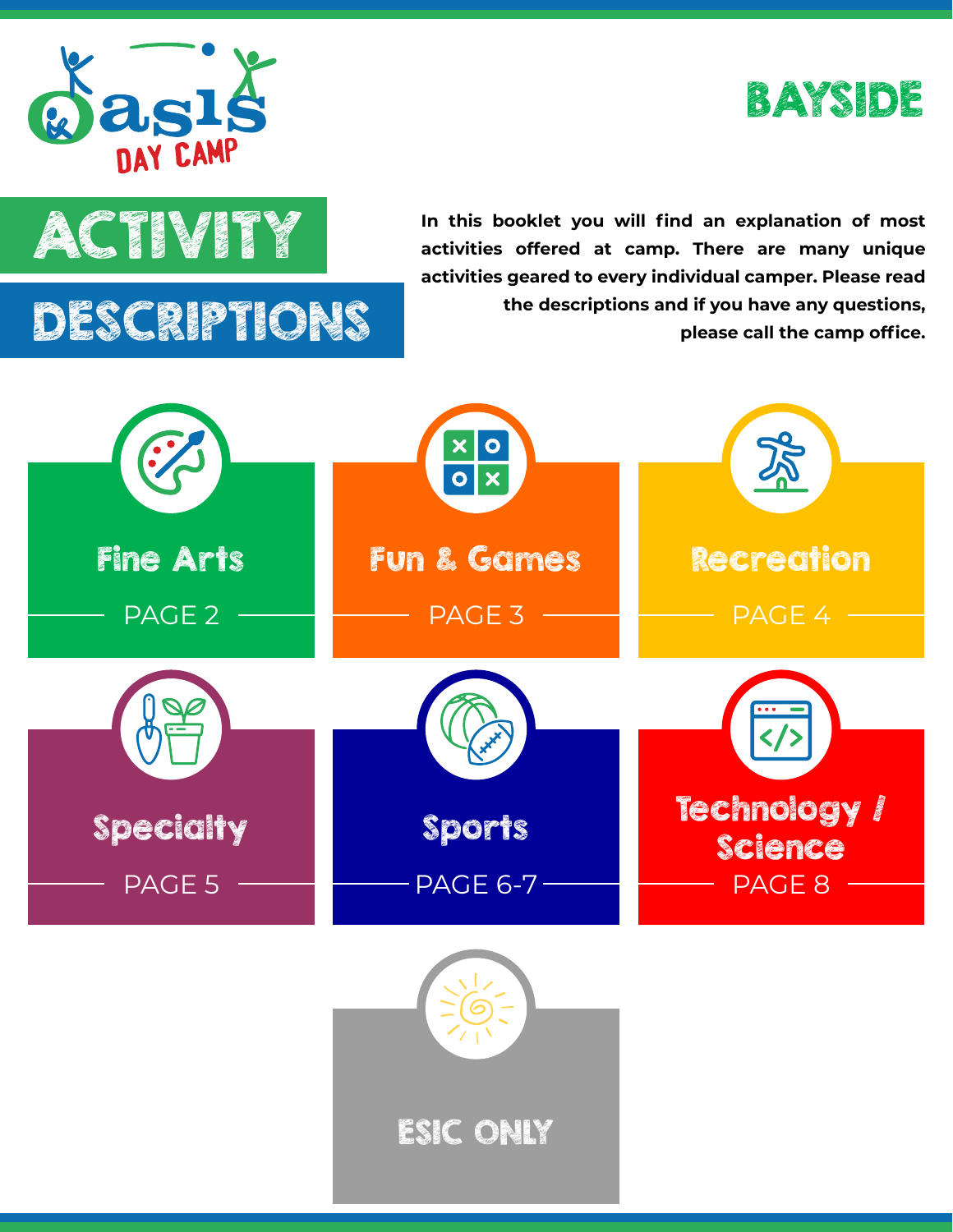

## Fine Arts

| <b>FRIENDSHIP BRACELETS</b>                    | Learn different types of intricate designs and patterns to make<br>amazing bracelets for yourself and friends.                                                                                                                                                |
|------------------------------------------------|---------------------------------------------------------------------------------------------------------------------------------------------------------------------------------------------------------------------------------------------------------------|
| <b>JEWELRY &amp; BEAD MAKING</b>               | Learn how to make your own necklaces, bracelets and earring<br>using beads. Wear your own or make them                                                                                                                                                        |
| <b>SLIME, SLIME ALL THE TIME</b>               | Be prepared to get messy!!! Campers will make Fluffy Slime, Neon<br>Green Ooze, Unicorn Slime, Spider Web Slime, and Rainbow Slime.                                                                                                                           |
| <b>EVERYTHING GLITTER</b><br>** New for 2022** | Campers use glitter and many different types of glitter<br>to decorate signs, and posters.                                                                                                                                                                    |
| <b>CHALK ART</b>                               | Campers will use chalk to create unique drawings, chalk facilitates excellent color<br>control and blending abilities.                                                                                                                                        |
| <b>TIE DYING</b>                               | Campers will learn how to create abstract paintings.                                                                                                                                                                                                          |
| <b>LANYARD</b>                                 | Campers will learn how to make lanyard bracelets and keychains.                                                                                                                                                                                               |
| <b>TISSUE PAPER CRAFTS</b>                     | campers will used tissue paper to create flowers, sun catchers,<br>butterflies, and coasters                                                                                                                                                                  |
| PAPIER MÂCHÉ                                   | Bowls, lanterns, ornaments, jewelry, and dinosaur eggs are just a few of the<br>options campers will create using paper, fabric, and glue!                                                                                                                    |
| <b>DRAWING</b>                                 | Campers will learn to use different ways to create drawings, using techniques of producing images on a surface<br>usually paper. They will use different types of drawing utensils which include, but not limited to ink, chalk,<br>marker, paint, or crayon. |
| <b>PICASSO PAINTING</b>                        | The process of tie and dye typically consists of folding, twisting, crumpling or pleating a fabric<br>and then dying it, that produces differ-ent textures through dyes. Campers will have fun tie dying<br>T-shirts during our tie dye week!                 |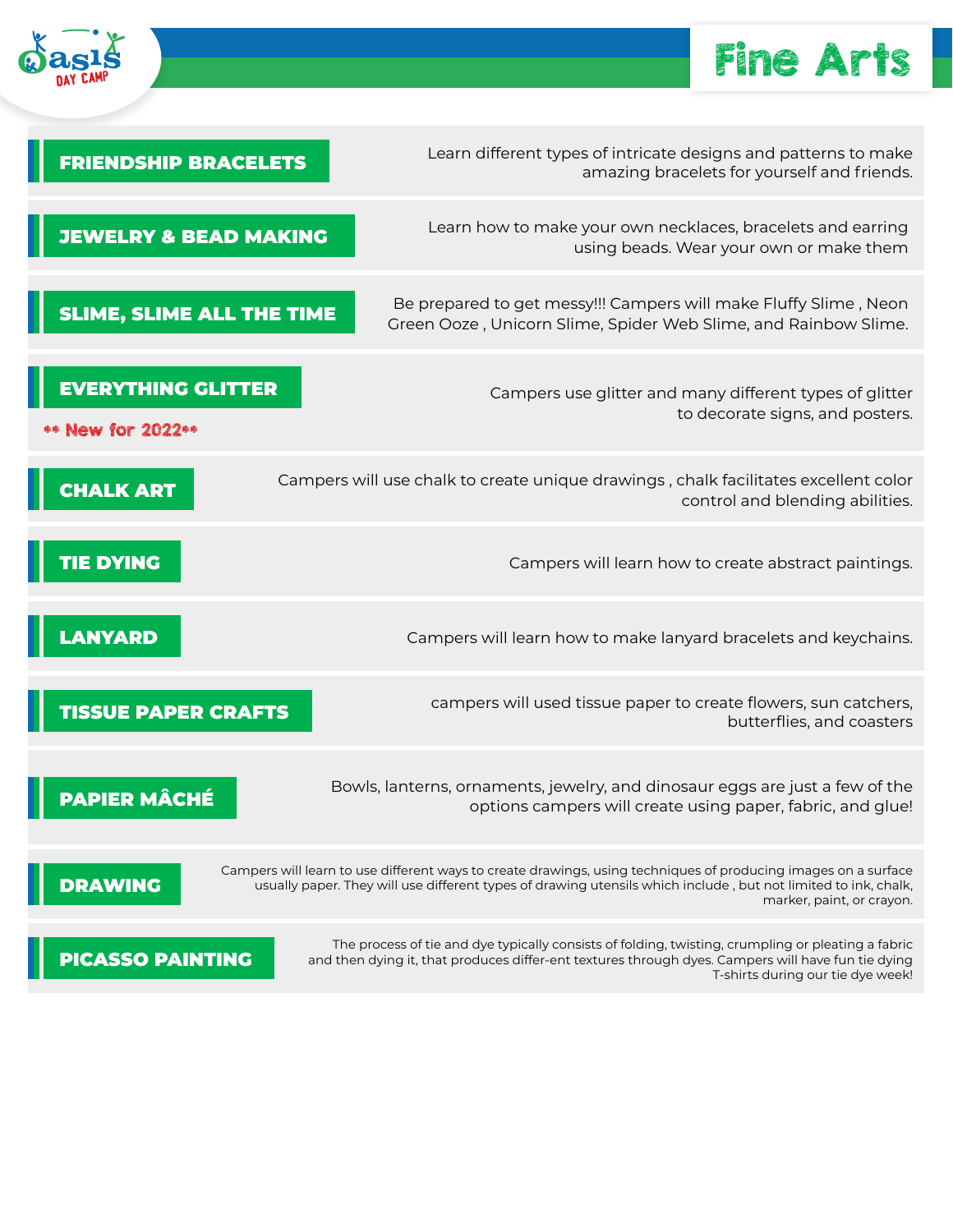## Fun & Games

| <b>MINATION</b>                                 | Trick ball game - Specialist tries to outsmart campers in a very fun and<br>exciting game of catch. Works on campers' attention and fine motor.                                                                                                                                                   |
|-------------------------------------------------|---------------------------------------------------------------------------------------------------------------------------------------------------------------------------------------------------------------------------------------------------------------------------------------------------|
| <b>HULA HOOP TIC TAC TOE</b>                    | Use hula hoops to set up a Tic-Tac-Toe board on the opposite end of the<br>playground from where the players are lined up. When the facilitator, yells, "Go,"<br>the first player on each team races to the Tic-Tac-Toe board, places a cone on<br>the board, and runs back to the starting line. |
| <b>KEEP IT UP</b>                               | Each group stays within the activity area and plays a game of "keep it up" by<br>hitting a ball into the air to pass it to each other. Campers work together to<br>prevent the ball from hitting the floor.                                                                                       |
| <b>CAVENGER HUNTS</b><br>** Enhanced for 2022** | Campers will be given a list and then scavenge<br>around and find, smell or do all of the things on their list.                                                                                                                                                                                   |
| <b>EAM BUILDING ACTIVITIES</b>                  | Team building activities s are an easy way to engage campers and<br>support campers who struggle with communication and social<br>skills.                                                                                                                                                         |
|                                                 | Campers will be transported into far away lands during story time. They will<br>have fun with stories, songs, and more, that encourage development of early<br>literacy skills in young children,.                                                                                                |

 $\delta$ ası $\zeta$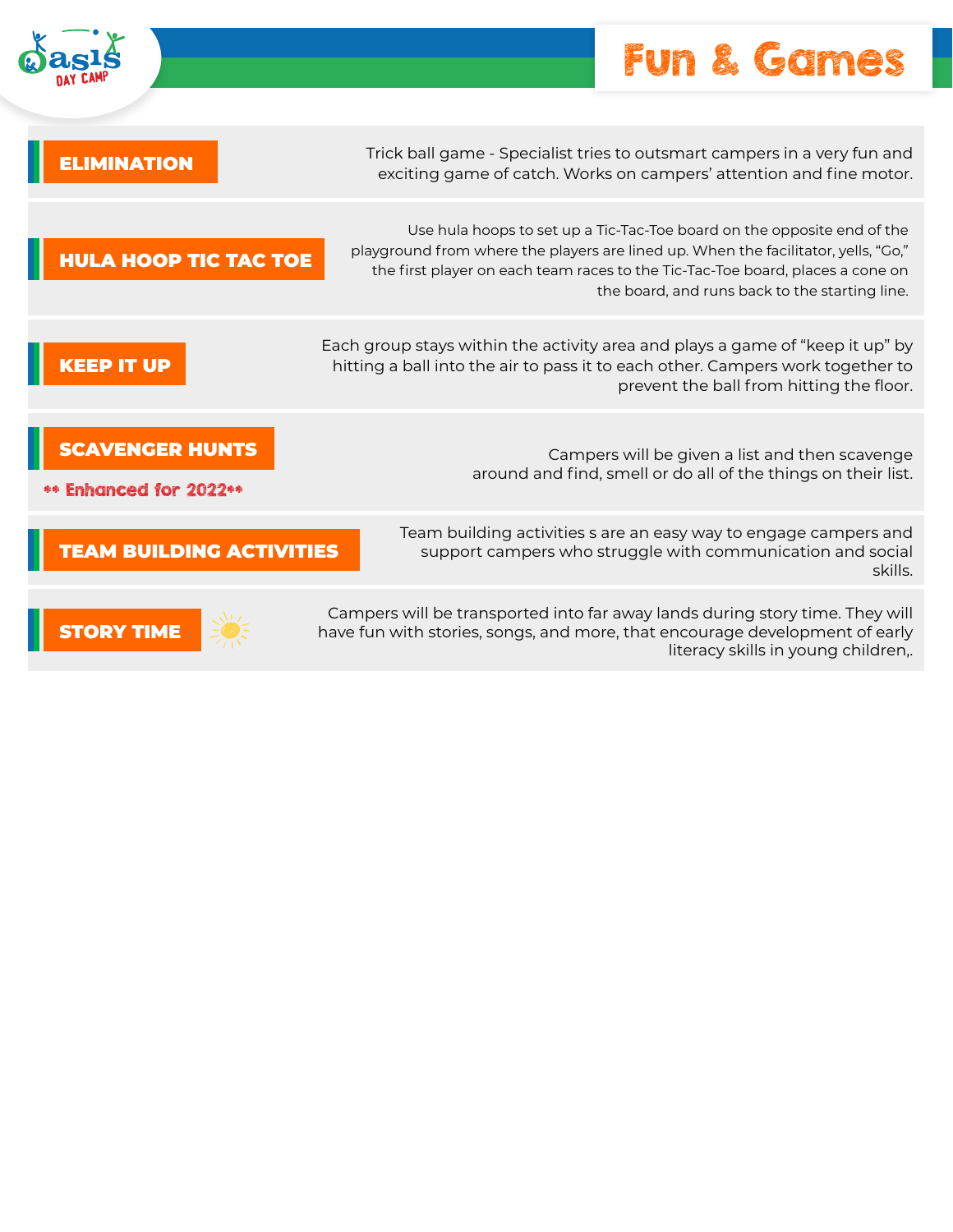## Recreation

F



| <b>RELAY RACES</b>                                   | Campers will compete in races such as, water relays, Egg-and-Spoon Races,<br>Dress-Up Relay, Hula Hoop Pass, Balloon Relay Race, and Crab Walk.                                                                                                                                                                                                              |
|------------------------------------------------------|--------------------------------------------------------------------------------------------------------------------------------------------------------------------------------------------------------------------------------------------------------------------------------------------------------------------------------------------------------------|
| <b>NATURE WALKS</b>                                  | Nature walks are an opportunity to relax, take your time,<br>and explore the environment.                                                                                                                                                                                                                                                                    |
| <b>COLOR WARS</b>                                    | Color wars is a competition played in summer camps. Campers &<br>staff are divided into teams, each of which is assigned a color. The<br>teams compete against each other in challenges and events<br>to earn points.                                                                                                                                        |
| <b>ROCK PAPER SCISSORS</b><br>SHOWDOWN               | Hula Hoop Showdown: This game takes Rock, Paper, Scissors to a whole new level!<br>Students must jump into each hoop to move across the board. Their goal is to<br>make it to another teams cone in order to earn one of their tokens to take back to<br>their team's bucket. As the student is jumping, they can come head to head with<br>another student. |
| <b>RUNNING BASES</b>                                 | Two kids would be selected to be "it", one at each base. The other<br>kids would divide and go to the bases. The game started by the<br>two kids who were "it" tossing the ball to each other. The object of                                                                                                                                                 |
| <b>EAL THE BACON</b>                                 | The person who gets the "bacon" first tries to run across his/her team's goal line without being<br>tagged. The person whose number was called who did not get the "bacon" should try to tag the<br>other player before they get across the goal line. Once someone is tagged or gets across their goal<br>line, the round is over.                          |
| <b>TAG GAMES</b><br>** Enhanced for 2022**           | Campers will enjoy playing many different types of tag such as: Freeze Tag,<br>Turtle Tag, Blob Tag, Link Tag and Bandage Tag.                                                                                                                                                                                                                               |
|                                                      | Ultimate is a non-contact, self-refereed team sport played with a flying disc frisbee. The aim of<br>the game-Two teams of seven players compete on a playing field about the same length as a<br>football field, but narrower. At each end of the playing field there is an end zone. Each team de-<br>fends one end zone.                                  |
| <b>OUR SQUARE</b>                                    | Four square is a ball game played among four players on a square court divided into quadrants.<br>The objective of four square is to eliminate other players to achieve the highest rank on the court,<br>and this is done by bouncing the ball back and forth between quadrants.                                                                            |
| <b>NOCKOUT</b>                                       | Knockout (is a fun basketball game that a team or a group of friends can play as a way<br>to increase common basketball skills such as free throw shooting and rebounding.                                                                                                                                                                                   |
| <b>ISTACLE COURSES</b><br><b>Enhanced for 2022**</b> | Campers will run through a series of challenging physical obstacles an individual,<br>or team usually while being timed. Obstacle courses can include running, climbing,<br>jumping, crawling, swimming, and balancing elements with the aim of testing speed,<br>endurance and agility.                                                                     |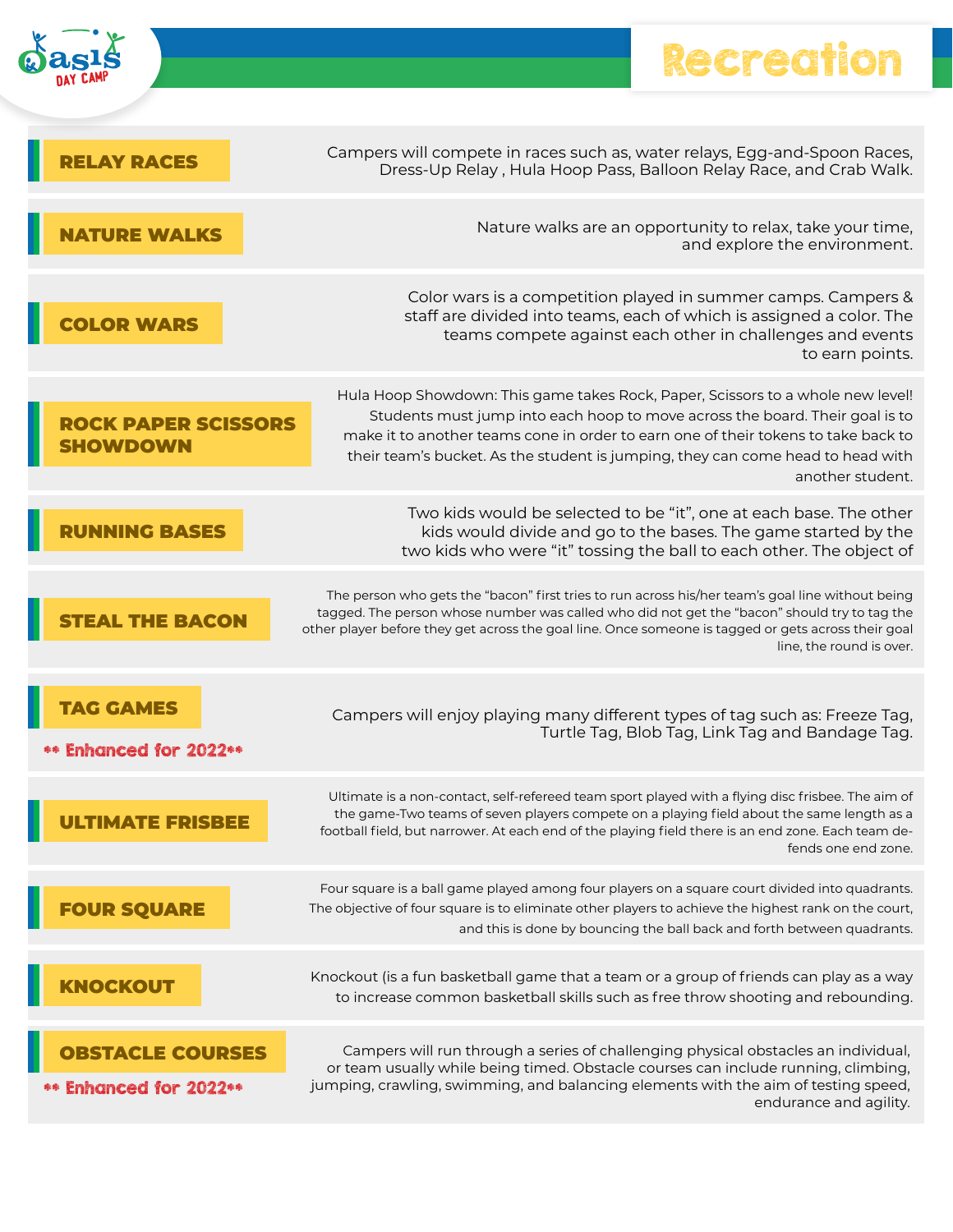

DRAMATIC PLAY IMAGINATION



A type of play in which children assume various roles and act them out. Dramatic play engages the imagination, builds confidence, and pre-pares young campers to tackle real life situations.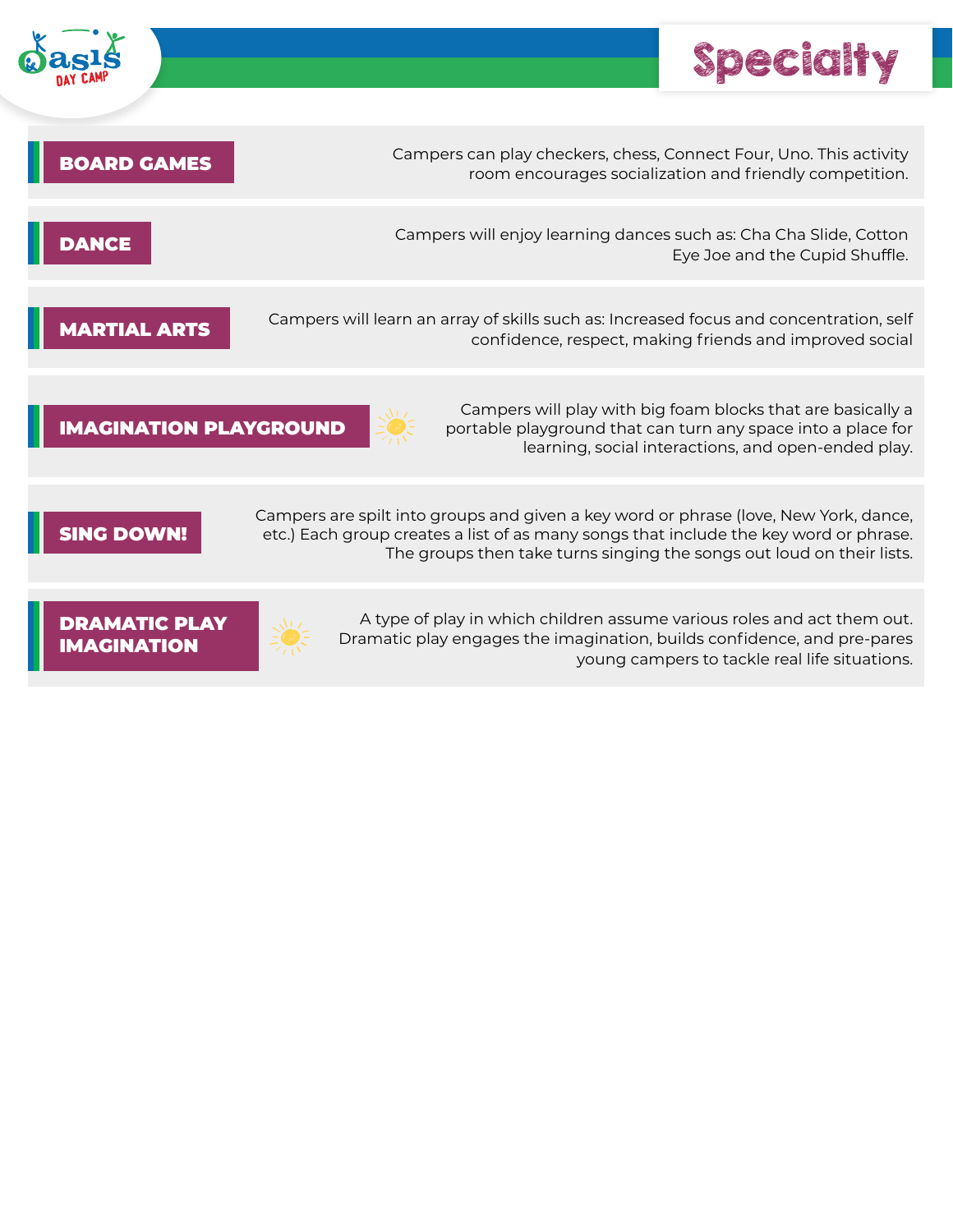



| <b>BADMINTON</b>        |                                    | So what are the basic Badminton rules? You and the opponent hit the birdie back and forth<br>over the net. When the birdie hits the floor the point is over. The winner adds one point to their<br>score. The game is over when the first player gets to 21 with a two-point lead. You can only hit the<br>shuttlecock once to get it over and you can't let it bounce. |                          |
|-------------------------|------------------------------------|-------------------------------------------------------------------------------------------------------------------------------------------------------------------------------------------------------------------------------------------------------------------------------------------------------------------------------------------------------------------------|--------------------------|
| <b>SOCCER</b>           |                                    | Learn the basic of passing, kicking, and defense. Campers will strengthen their skills<br>through scrimmages and games. Join us on the soccer field for this high-energy game!                                                                                                                                                                                          |                          |
| <b>SWIMMING</b>         |                                    | Get instruction from Red Cross Swim Instructors. Campers will get tested on their first<br>day of camp. Campers will learn a variety of strokes and learn or improve their diving                                                                                                                                                                                       |                          |
| <b>BASKETBALL</b>       |                                    | Basketball is a game played between two teams of five players each on a rectangular<br>court, usually indoors. Each team tries to score by tossing the ball through the<br>opponent's goal, an elevated horizontal hoop and net called a basket. Campers will<br>learn to play "Knock Out", "Horse" as well as traditional basketball.                                  |                          |
| KICKBALL                |                                    | A game for children that resembles baseball but that is played with an inflated ball which<br>is kicked instead of being hit with a bat.                                                                                                                                                                                                                                |                          |
| <b>CAPTURE THE FLAG</b> |                                    | Capture the Flag is a classic team game played indoors or outdoors. Two<br>teams each have their own color flag placed in their "home base." The<br>objective is to steal the other team's flag and take it to their own base. Players<br>can tag or capture opposing players if they enter enemy territory.                                                            |                          |
| <b>GA-GA</b>            |                                    | Ga Ga is played in a huge octagon put using a foam dodgeball. Players can hit the ball<br>with their hands but can't pick up the ball and throw it. IF the ball touches a player from<br>the knows down they are out. Last player in the out wins.                                                                                                                      |                          |
| ** Enhanced for 2022**  | <b>AROUND THE WORLD BASKETBALL</b> | A basketball variant played by 2 or more players, who have<br>all agreed upon a turn order. The game requires a sequence<br>of shooting positions to be decided upon. The object is to<br>be the first player to make a shot from all positions.                                                                                                                        |                          |
| <b>BASEBALL</b>         |                                    | Baseball is a bat-and-ball game played between two opposing teams, of nine players<br>each, that take turns batting and fielding. The game proceeds when a player on the<br>fielding team, called the pitcher, throws a ball which a player on the batting team                                                                                                         | tries to hit with a bat. |
| <b>FOOTBALL</b>         |                                    | Can you catch a volleyball? This game is similar to volleyball but instead of volley you<br>catch the ball and throw it over the net. IF the ball is dropped head to the sidelines until<br>your teammate catches the ball with one hand and you are right back in the game                                                                                             |                          |
| <b>DODGEBALL</b>        |                                    | The main objective in dodgeball is to eliminate all members of the opposing team by<br>throwing the ball at them. Plays must dodge the ball to remain in the game and the<br>team who manages to eliminate all of their opponent's first are deemed the winners.                                                                                                        |                          |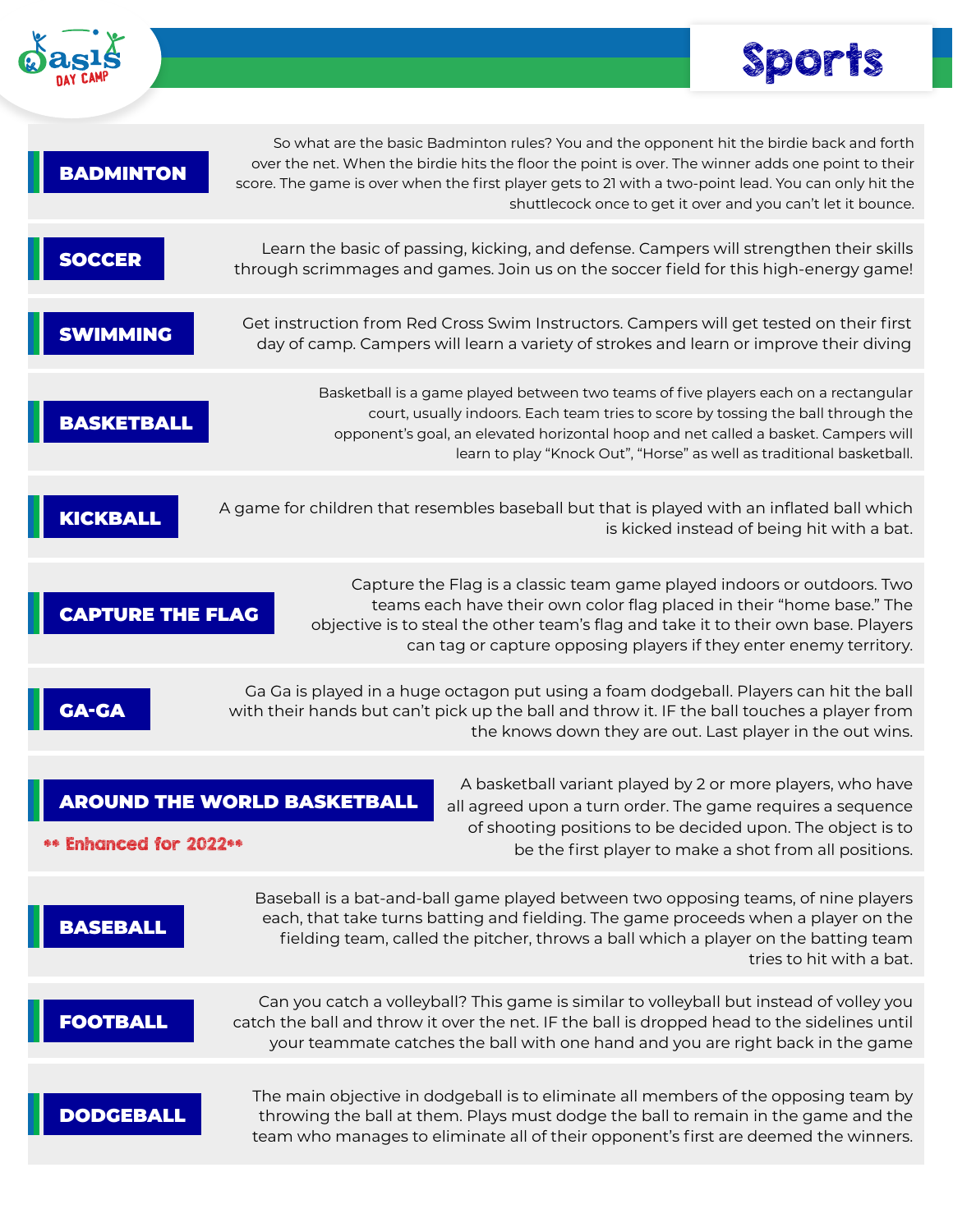



 $\mathcal{L}$ 

| <b>FOUR SQUARE</b>       | The object of the game of four square is to eliminate players in higher squares so that you can<br>advance to the highest square yourself. Four square is played with a rubber playground ball<br>on a square court with four players, each occupying a quarter of the court. The ball is bounced<br>between players in squares until a player makes an error and is eliminated. |
|--------------------------|----------------------------------------------------------------------------------------------------------------------------------------------------------------------------------------------------------------------------------------------------------------------------------------------------------------------------------------------------------------------------------|
| <b>AG FOOTBALL</b>       | Flag football is played with two teams of 5-8 players who attempt to score points<br>by moving the ball down the field across the goal line. The team with the most<br>points at the end of regulation time is the winner.                                                                                                                                                       |
| <b>ULTIMATE FOOTBALL</b> | Ultimate football is a combination of American football and ultimate Frisbee.<br>Ultimate football is a non-contact sport.                                                                                                                                                                                                                                                       |
| <b>OLLEYBALL</b>         | A game played by two teams with six players on each team. Separated by<br>a net, in which each team tries to score by causing the ball to land on the<br>opposite team's court.                                                                                                                                                                                                  |
| EBALL                    | Similar rules to softball but the game is played with a plastic bat and plastic<br>ball. When the wiffleball is hit over the "fence" it's an automatic                                                                                                                                                                                                                           |
|                          | Track and field is a sport that includes athletic contests based on running,<br>jumping, and throwing skills.                                                                                                                                                                                                                                                                    |